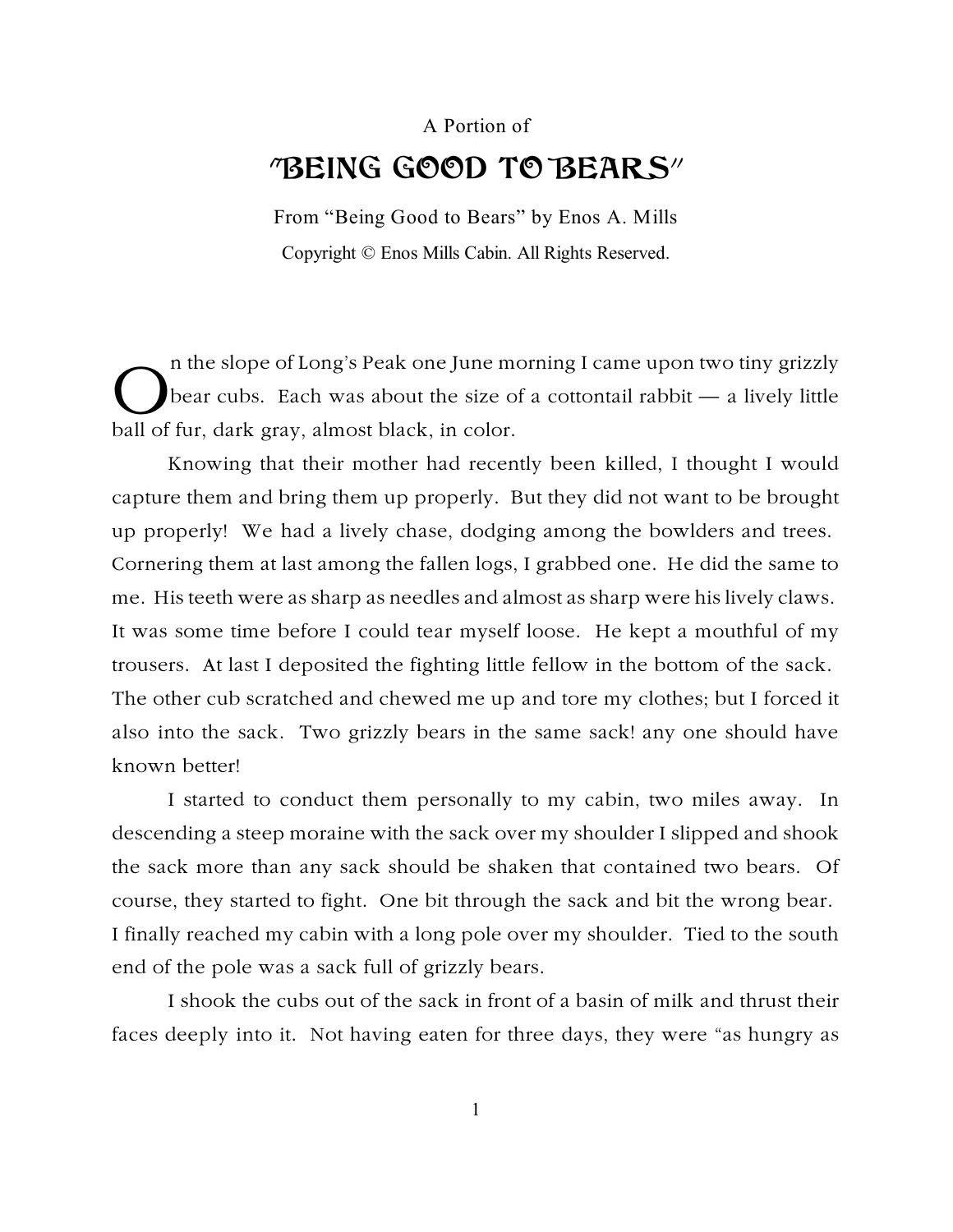bears" and needed no explanation concerning the milk. They had eager, cunning little faces, and were pets before sundown. In twenty-four hours Jenny knew that her name was Jenny, and Johnny that his was Johnny. After a few days they followed me about with fondness and loyalty.

These bears responded to kind treatment and were of cheerful disposition. I made it a point never to annoy or tease them. The grizzly bear is an exceedingly sensitive animal, and annoyances or cruelty make him cross. Once in addressing an audience concerning wild life I made the statement that bears would be good to us if we were good to them. A small boy instantly asked, "What do you do to be good to bears?" The health and the temper of bears, as well as of people, are easily ruined by improper food.

Young bear cubs are the most wide-awake and observing little people that I know of. Never have I seen a horse or dog who understood as readily or learned as rapidly as these two bears. One day I offered Johnny a saucer of milk. He was impatient to get it. Reaching up, he succeeded in spilling it, but he licked the saucer with satisfaction. On the second try he spilled only part of the milk. On the third trial he clasped the saucer deftly in his two fore paws, lifted it upwards, turned his head back and poured the milk into his mouth.

When Johnny and Jenny were growing up, it seemed as if nothing unusual escaped them. A bright button, a flash of a ring, a white handkerchief, or an unusual movement or sound instantly caught their attention. They concentrated on each new object and endeavored to find out what it was. Having satisfied their curiosity or obtained full information about it, the next instant they were ready to concentrate on something else. But they remembered on second appearance anything which had especially interested them at any time. They learned through careful observation.

For a time they were not chained and had the freedom of the yard. Never have I seen two young animals more intense, more playful, or more energetic. They played alone, they mauled each other by the hour, and occasionally they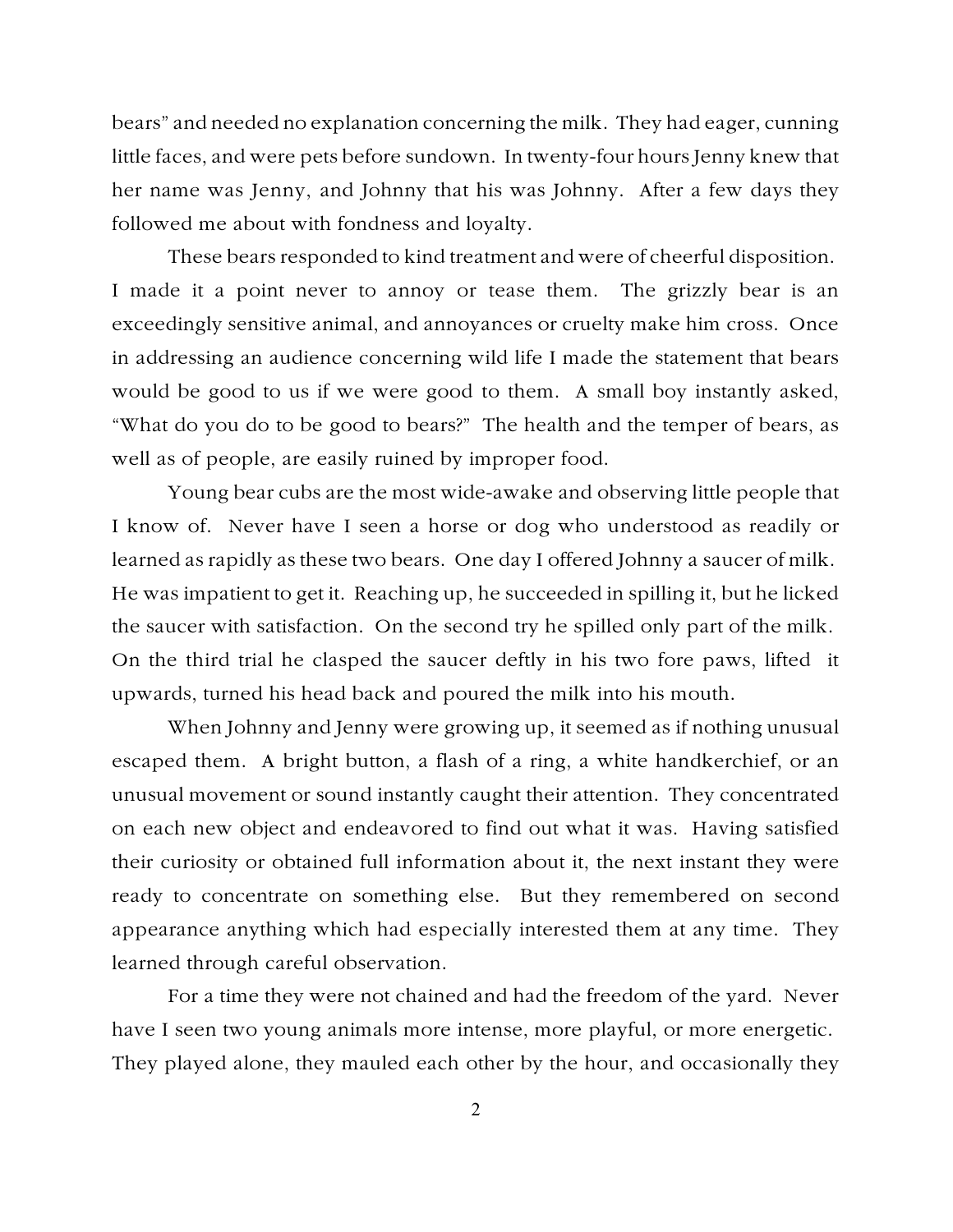scrapped. Sometimes we ran foot-races. From a scratch upon the ground, at the word "go," we would race down hill about one hundred and fifty yards. They were eager for these races and always ready to line up with me. They were so speedy that in every race they merrily turned around at least twice to see if I was coming, and in those days I was not slow.

Johnny and Jenny enjoyed playing with people, with any one who did not annoy them. Among the strangers who came was a man who made friends at once and had a good romp. When he left them and went to lunch, Johnny and Jenny followed and lay down near the door where he had disappeared. As he came out, they rose up and started another romp.

To attract my attention or to ask for something to eat, Johnny or Jenny would stand on hind legs and hold out fore paws like an orator. If I came around the corner of the house a quarter of a mile away, they instantly stood on tiptoe and gesticulated with enthusiasm. They were the life of my home, and occasionally almost the death of it.

It was almost impossible to get these cubs filled up. They ate everything,—scraps from the table, rhubarb, dandelions, bitter sage, and bark,—but they were especially fond of apples. If I approached with meat and honey upon a plate but with apples or turnips in my pockets, they would ignore the plate and, clinching me, thrust their noses into my pockets to find the promised treat.

One August evening I brought in a cluster of wild raspberries for Johnny and Jenny. While still more than a hundred feet from the cabin, both bears leaped to their feet, scented the air, and came racing to meet me with more than their ordinary enthusiasm. No child of frontier parents could have shown more interested in a candy package on the father's return from the city than did Johnny and Jenny in those berries.

A number of people were waiting in my cabin to see me. The little bears and I crowded in. I handed Jenny a berry-laden spray, and then one to Johnny,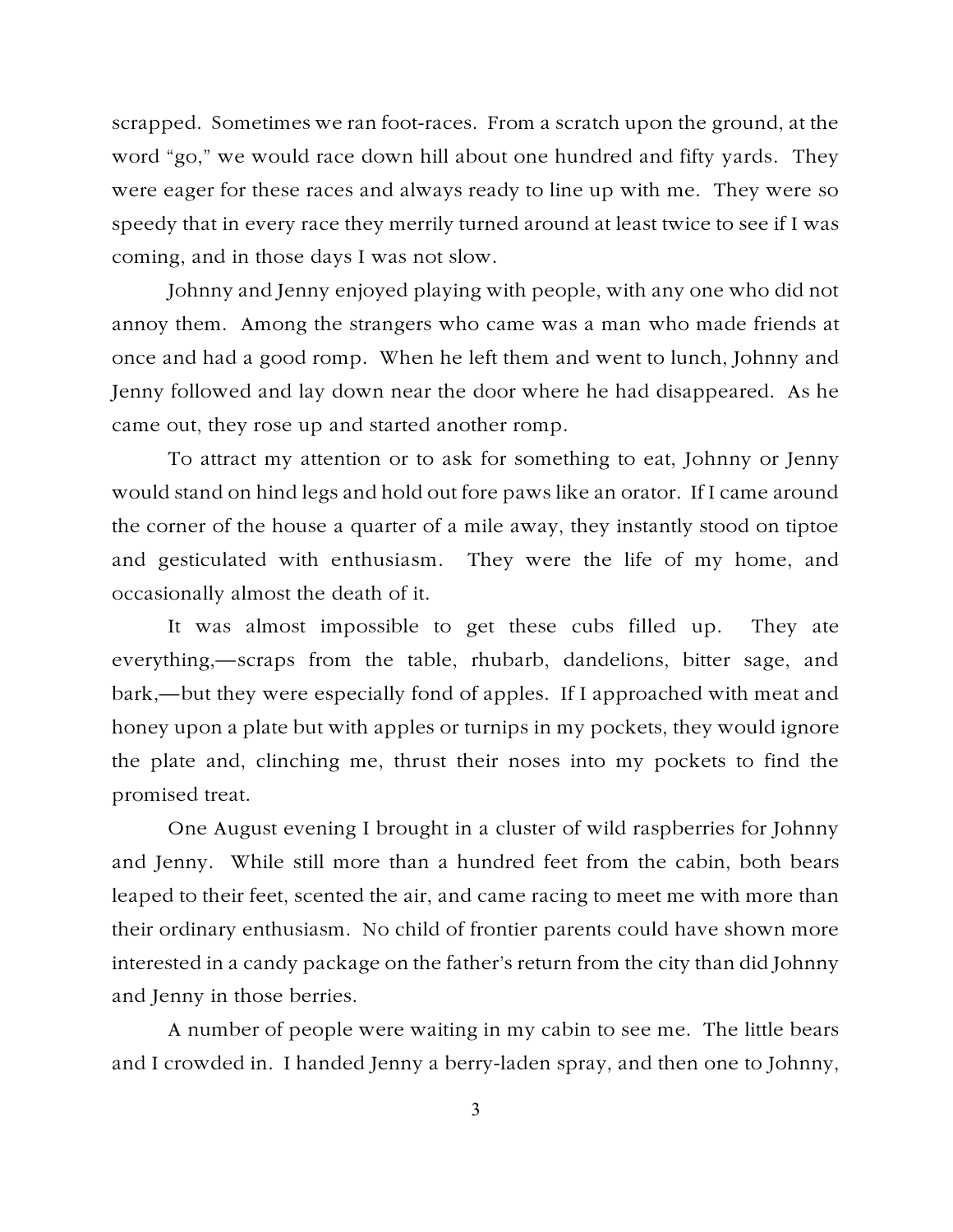alternating until they were equally divided. Standing erect, each held the cluster under the left forearm by pressing it against the chest. When browsing in a raspberry-patch bears commonly bite off the tops of the canes together with the leaves and the berries. Johnny and Jenny ate more daintily. One berry was plucked off at a time with two front claws and dropped into the mouth. As one berry followed another, the lips were smacked, and the face and every movement made expressed immense satisfaction at the taste.

Every one crowded close to watch the performance. In the jostling one of the berry-laden canes fell to the floor. Both little bears grabbed for it at the same instant. They butted heads, lost their temper, and began to fight over it. I grabbed them by the collars and shook them.

"Why, Johnny and Jenny," I said, "why do you do this? And such awful manners when we have company! What shall I do with you?"

They instantly stopped quarreling and even forgot the berries. For several seconds the little bears were embarrassed beyond all measure. They simply stared at the floor. Then suddenly each appeared to have the same idea. Standing erect, facing each other, they put fore paws on each other's shoulders, and went "Ungh, ah, oooo." Plainly they were very sorry that they had misbehaved.

The manner in which these cubs received the berries, the fact that the first time they saw mushrooms they scented them at some distance and raced for them, also that on other occasions they went out of their way to get a plant ordinarily liked by the grizzly, led me to think that they inherited a taste for a number of things that grizzlies commonly eat.

One day we were out walking, when we came upon an army of ants. Without the least hesitation Johnny and Jenny followed along the line, licking them up. Upon reaching the stone behind which the ants were disappearing, Johnny thrust one fore claw under it and flung it aside. I was astonished at his strength.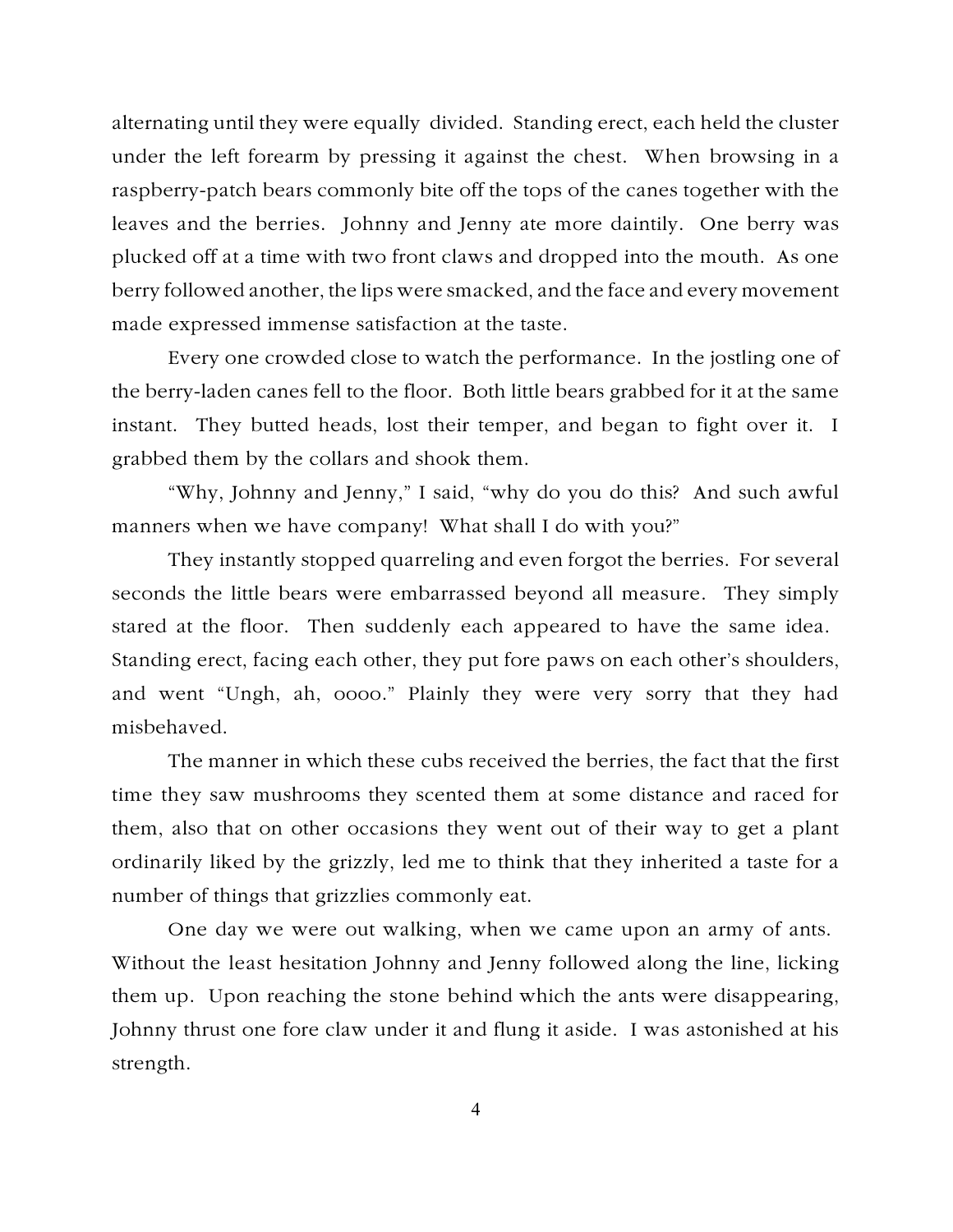I tried not to teach Johnny or Jenny any trick, but encouraged them to develop any original stunt or individuality of their own. One day Jenny was attracted by a big green fly that alighted on Johnny. She struck at it; the fly relighted and she struck again. With a little effort I succeeded in getting the bears to shoo flies off each other, and sometimes they were both busy at the same time. It made a comical show, especially when one was lazily lying down and the other was shooing with eagerness and solemnity.

Another activity I encouraged was the bear's habit of holding the other around the neck with one fore paw and rubbing or scratching the back of the bear's head with his other paw. In a short time both bears, while facing each other, would go through the performance at the same time.

Like other children Johnny and Jenny were fond of water and spend much time rolling and wading in the brook by their shed. This was a play they enjoyed. I showed interest in having them roll and splash in the liveliest manner possible.

Johnny seemed unusually interested in what I was doing one day and imitated in succession a number of my performances. I had dropped a penny on the floor, and then, stooping over, touched it with the end of one finger and moved it rapidly about. He rose on his hind feet, held up one claw, then, stooping, put this upon the penny and moved it rapidly about. Blowing the yolk out of an egg, I held up the empty shell before him, and then proceeded to move it rapidly about with the point of one finger. After licking the shell Johnny imitated my every act without crushing the shell.

While Jenny was asleep on the grass, I placed a large umbrella over her. When she opened her eyes, she at once commenced a quiet though frightened study of the strange thing. She closed one eye, turned her head to one side, and looked up into it; then, turning her head, closed the other eye for a look. A sudden puff of wind gave life to the umbrella and this in turn to Jenny. She made a desperate dash to escape the mysterious monster. The wind whirled the umbrella before her and she landed in it. Wrecking the umbrella, she fled in